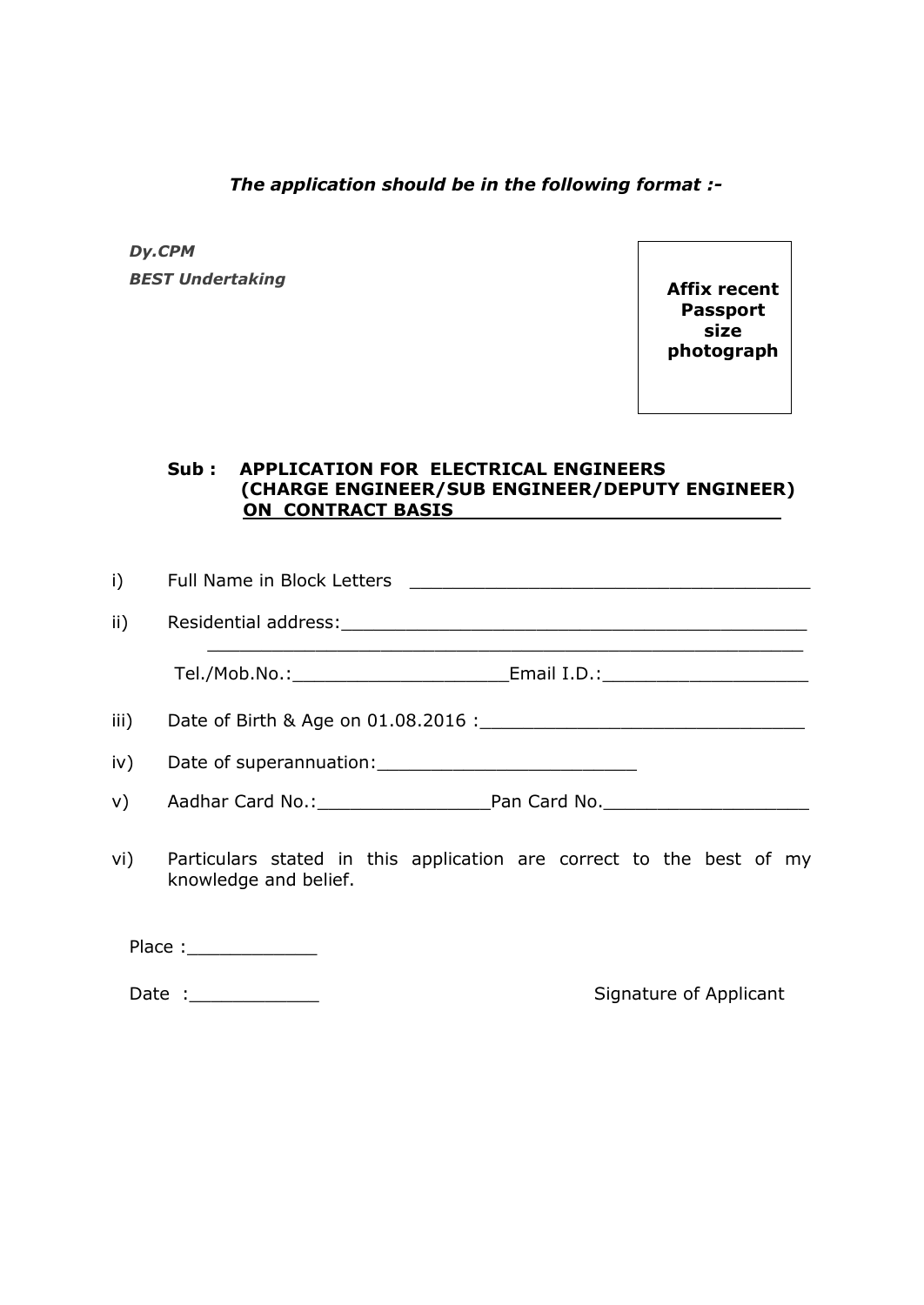# **The B.E.S.&T. Undertaking** requires

## Electrical Engineers superannuated from BEST (on contract basis)

| No. of Posts |                                  | Approx. 100 posts                    |
|--------------|----------------------------------|--------------------------------------|
| Pay-Scale    | $\blacksquare$<br>$\blacksquare$ | Charge Engineer: Rs.1,500/- per day; |
|              |                                  | Sub Engineer: Rs.1,700/- per day;    |
|              |                                  | Deputy Engineer: Rs.2,000/- per day. |
| Age          | $\blacksquare$<br>$\blacksquare$ | Not more than 65 years.              |

Interested candidates may send their applications on plain paper alongwith a copy of their Service Certificate to the Dy.Chief Personnel Manager, Personnel Department, BEST Undertaking, BEST Bhavan, Colaba, Mumbai - 400 001, on or before 22nd August, 2016. They can also send their applications by email to: **personneldept@bestundertaking.com.**